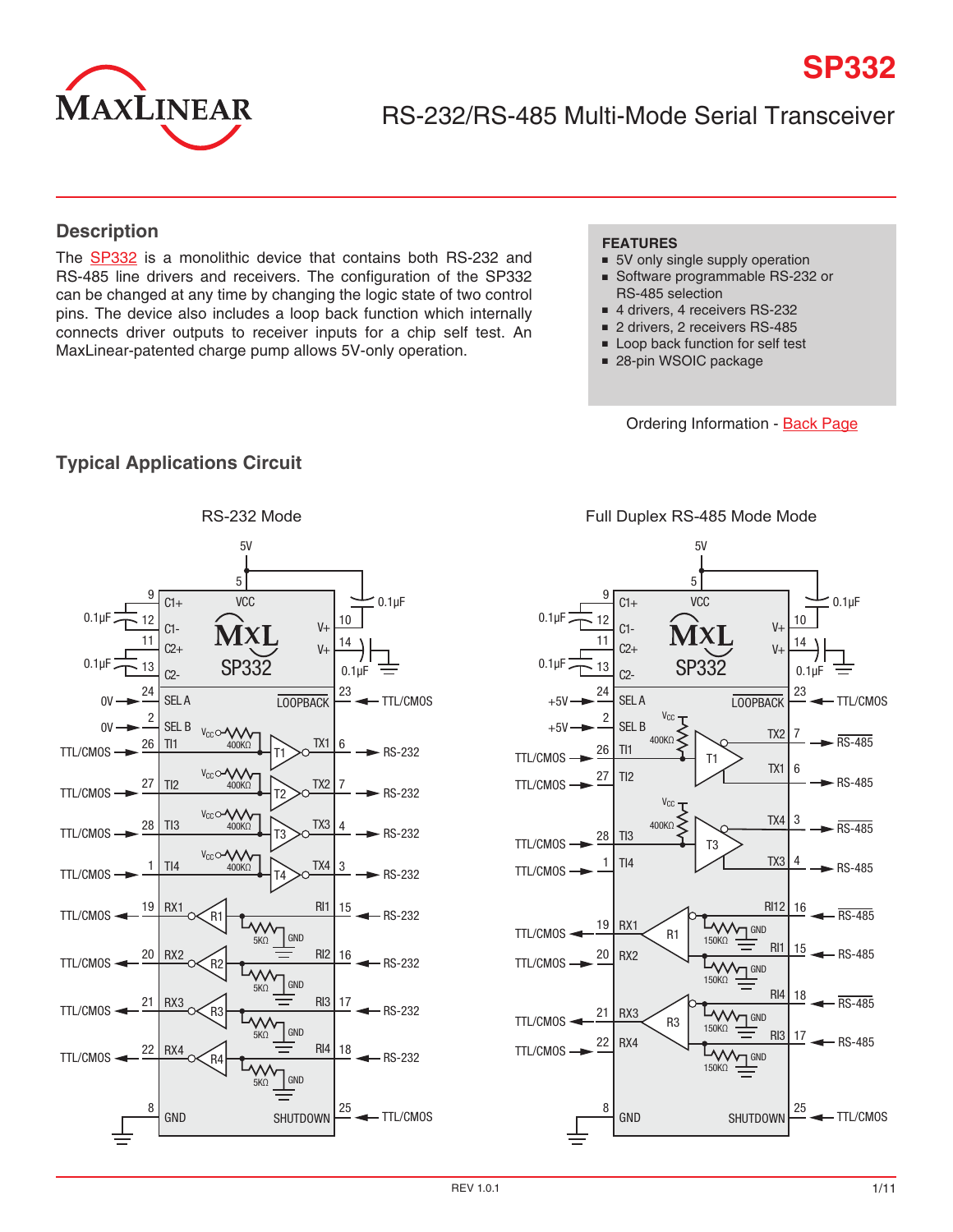### **Absolute Maximum Ratings**

These are stress ratings only and functional operation of the device at these ratings or any other above those indicated in the operation sections to the specifications below is not implied. Exposure to absolute maximum rating conditions for extended periods of time may affect reliability.

| Input Voltages |  |                        |
|----------------|--|------------------------|
|                |  |                        |
|                |  |                        |
|                |  | Receivers±30V @ ≤100mA |
|                |  |                        |
|                |  |                        |

| <b>Power Dissipation</b>                    |  |  |  |
|---------------------------------------------|--|--|--|
| 28-pin WSOIC  1000mW                        |  |  |  |
| Power Derating, $\varnothing$ <sub>JA</sub> |  |  |  |
|                                             |  |  |  |

### **Electrical Characteristics**

Limits are specified at  $T_A = 25^{\circ}$ C and  $V_{CC} = 5.0V$  unless otherwise noted.

| Parameters                                                                            | Min. | Typ. | Max. | Units        | Conditions                                                                                                           |  |
|---------------------------------------------------------------------------------------|------|------|------|--------------|----------------------------------------------------------------------------------------------------------------------|--|
| <b>RS-485 Driver DC Characteristics</b>                                               |      |      |      |              |                                                                                                                      |  |
| Differential output voltage                                                           |      |      | Vcc  | Volts        | Unloaded; $R = \infty \Omega$ ; See Figure 1                                                                         |  |
| Differential output voltage                                                           | 2.0  |      | 5.0  | Volts        | With load; $R = 50\Omega$ (RS-422); See Figure 1                                                                     |  |
| Differential output voltage                                                           | 1.5  |      | 5.0  | Volts        | With load; $R = 27\Omega$ (RS-485); See Figure 1                                                                     |  |
| Change in magnitude of driver differential<br>output voltage for complementary states |      |      | 0.2  | <b>Volts</b> | $R = 27\Omega$ or $R = 50\Omega$ ; See Figure 1                                                                      |  |
| Driver common-mode output voltage                                                     |      |      | 3    | Volts        | $R = 27\Omega$ or R = 50 $\Omega$ ; See Figure 1                                                                     |  |
| Input high voltage                                                                    | 2.0  |      |      | Volts        | Applies to transmitter inputs, SELA, SELB, SD and LB                                                                 |  |
| Input low voltage                                                                     |      |      | 0.8  | Volts        | Applies to transmitter inputs, SELA, SELB, SD and LB                                                                 |  |
| Input current                                                                         |      |      | ±10  | μA           | Applies to transmitter inputs, SELA, SELB, SD and LB                                                                 |  |
| Pull-up current                                                                       |      | 1.5  |      | μA           |                                                                                                                      |  |
| Pull-down current                                                                     |      | 3.0  |      | μA           |                                                                                                                      |  |
| Driver short circuit current $V_{OUT}$ = HIGH                                         | 35   |      | 250  | mA           | $-7V \leq V_{\Omega} \leq 10V$                                                                                       |  |
| Driver short circuit current $V_{\text{OUT}} =$ LOW                                   | 35   |      | 250  | mA           | $-YV \leq V_O \leq 10V$                                                                                              |  |
| <b>RS-485 Driver AC Characteristics</b>                                               |      |      |      |              |                                                                                                                      |  |
| Driver data rate                                                                      | 10   |      |      | <b>Mbps</b>  |                                                                                                                      |  |
| Driver data rate                                                                      |      |      | 8    | <b>Mbps</b>  | $T_A = 85^{\circ}C^{(1)}$                                                                                            |  |
| Driver input to output $t_{PIH}$                                                      |      | 70   | 180  | ns           | $R_{\text{DIFF}} = 54\Omega$ , $C_{L1} = C_{L2} = 100pF$ ; see Figures 3 and 5                                       |  |
| Driver input to output t <sub>PHI</sub>                                               |      | 70   | 180  | ns           | $R_{\text{DIFF}} = 54 \Omega$ , $C_{L1} = C_{L2} = 100pF$ ; see Figures 3 and 5                                      |  |
| Driver skew                                                                           |      | 5    | 10   | ns           | From output to output; see Figures 3 and 5                                                                           |  |
| Driver rise or fall time                                                              | 3    | 15   | 40   | ns           | From 10% to 90%; R <sub>DIFF</sub> = 54 $\Omega$ , C <sub>L1</sub> = C <sub>L2</sub> = 100pF;<br>see Figures 3 and 5 |  |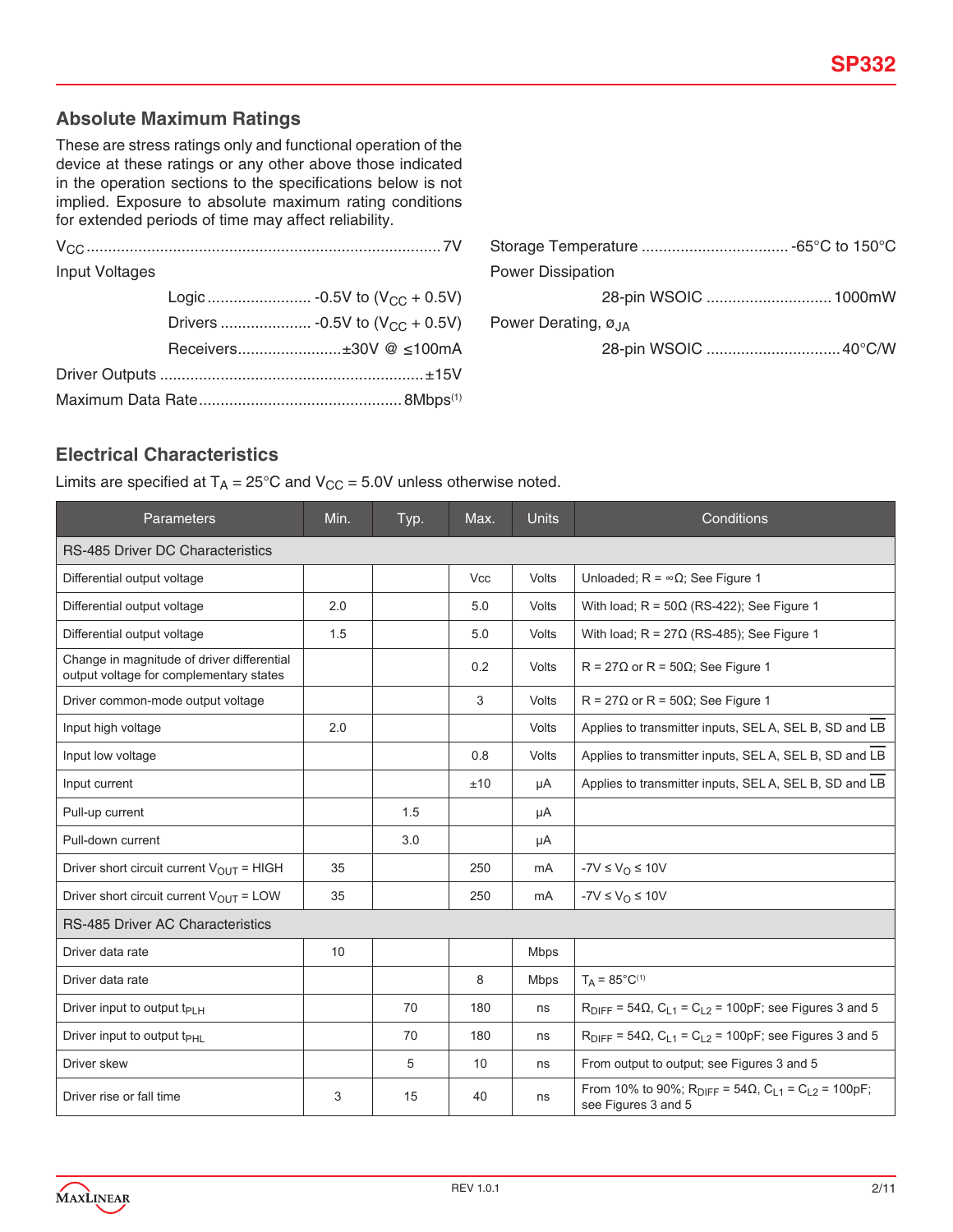# **Electrical Characteristics (Continued)**

Limits are specified at  $T_A = 25^{\circ}$ C and  $V_{CC} = 5.0V$  unless otherwise noted.

| Parameters                                                         | Min.    | Typ.           | Max.   | <b>Units</b> | Conditions                                                                                             |
|--------------------------------------------------------------------|---------|----------------|--------|--------------|--------------------------------------------------------------------------------------------------------|
| RS-485 Receiver DC Characteristics                                 |         |                |        |              |                                                                                                        |
| Differential input threshold                                       | $-0.2$  |                | 0.2    | Volts        | $-7V \leq V_{CM} \leq 12V$                                                                             |
| Input hysteresis                                                   |         | 70             |        | mV           | $V_{CM} = 0V$                                                                                          |
| Output voltage HIGH                                                | 3.5     |                |        | Volts        | $I_{\text{O}} = -4 \text{mA}, V_{\text{ID}} = 200 \text{mV}$                                           |
| Output voltage LOW                                                 |         |                | 0.4    | Volts        | $I_{\text{O}} = 4 \text{mA}, V_{\text{ID}} = -200 \text{mV}$                                           |
| Input resistance                                                   | 12      | 15             |        | k $\Omega$   | $-7V \leq V_{CM} \leq 12V$                                                                             |
| Input current (A, B); $V_{IN} = 12V$                               |         |                | 1.5    | mA           | $V_{1N}$ = 12V, A is the non-inverting receiver input. B is the<br>inverting receiver input            |
| Input current (A, B); $V_{IN} = -7V$                               |         |                | $-0.8$ | mA           | $V_{IN} = -7V$                                                                                         |
| Short circuit current                                              |         |                | 85     | mA           | $0V \leq V_{CM} \leq V_{CC}$                                                                           |
| <b>RS-485 Receiver AC Characteristics</b>                          |         |                |        |              |                                                                                                        |
| Receiver data rate                                                 | 10      |                |        | <b>Mbps</b>  |                                                                                                        |
| Receiver data rate                                                 |         |                | 8      | Mbps         | $T_A = 85^{\circ}C^{(1)}$                                                                              |
| Receiver input to output t <sub>PLH</sub>                          |         | 130            | 250    | ns           | $R_{\text{DIFF}} = 54\Omega$ , $C_{L1} = C_{L2} = 100pF$ ; Figures 3 and 6                             |
| Receiver input to output t <sub>PHL</sub>                          |         | 130            | 250    | ns           | $R_{\text{DIFF}}$ = 54Ω, C <sub>L1</sub> = C <sub>L2</sub> = 100pF; Figures 3 and 6                    |
| Differential receiver skew<br>It <sub>PHL</sub> - t <sub>PLH</sub> |         | 13             |        | ns           | $R_{\text{DIFF}} = 54 \Omega$ , $C_{L1} = C_{L2} = 100pF$ ; Figures 3 and 6                            |
| RS-232 Driver DC Characteristics                                   |         |                |        |              |                                                                                                        |
| TTL input level V <sub>IL</sub>                                    |         |                | 0.8    | Volts        | Applies to transmitter inputs, SELA, SELB, SD and LB                                                   |
| TTL input level V <sub>IH</sub>                                    | 2.0     |                |        | Volts        | Applies to transmitter inputs, SELA, SEL B, SD and LB                                                  |
| High level voltage output                                          | 5.0     |                | 15.0   | Volts        | $R_L$ = 3k $\Omega$ to GND                                                                             |
| Low level voltage output                                           | $-15.0$ |                | $-5.0$ | Volts        | $R_L$ = 3k $\Omega$ to GND                                                                             |
| Open circuit output                                                |         |                | ±15    | Volts        | $R_L = \infty$                                                                                         |
| Short circuit current                                              |         |                | ±100   | mA           | $V_{\text{OUT}} = 0V$                                                                                  |
| Power off impedance                                                | 300     |                |        | Ω            | $V_{CC}$ = 0V; $V_{OUIT}$ = $\pm 2V$                                                                   |
| RS-232 Driver AC Characteristics                                   |         |                |        |              |                                                                                                        |
| <b>Transmission rate</b>                                           | 120     |                |        | kbps         |                                                                                                        |
| <b>Transition time</b>                                             |         |                | 1.56   | $\mu s$      | Rise/fall time, 3V to -3V; -3V to 3V, $R_L = 3k\Omega$ ,<br>$C_L = 2500pF$                             |
| Propagation delay; t <sub>PHL</sub>                                |         | 2              | 4      | μs           | $R_L$ = 3kΩ, C <sub>L</sub> = 2500pF, from 1.5V of T <sub>IN</sub> to 50% of<br>$V_{OUT}$              |
| Propagation delay; t <sub>PLH</sub>                                |         | $\overline{2}$ | 4      | μs           | $R_1$ = 3kΩ, C <sub>1</sub> = 2500pF, from 1.5V of T <sub>IN</sub> to 50% of<br><b>V<sub>OUT</sub></b> |
| Slew rate                                                          |         | 10             | 30     | $V/\mu s$    | $R_1 = 3kΩ$ , C <sub>1</sub> = 50pF; From 3V to -3V or -3V to 3V                                       |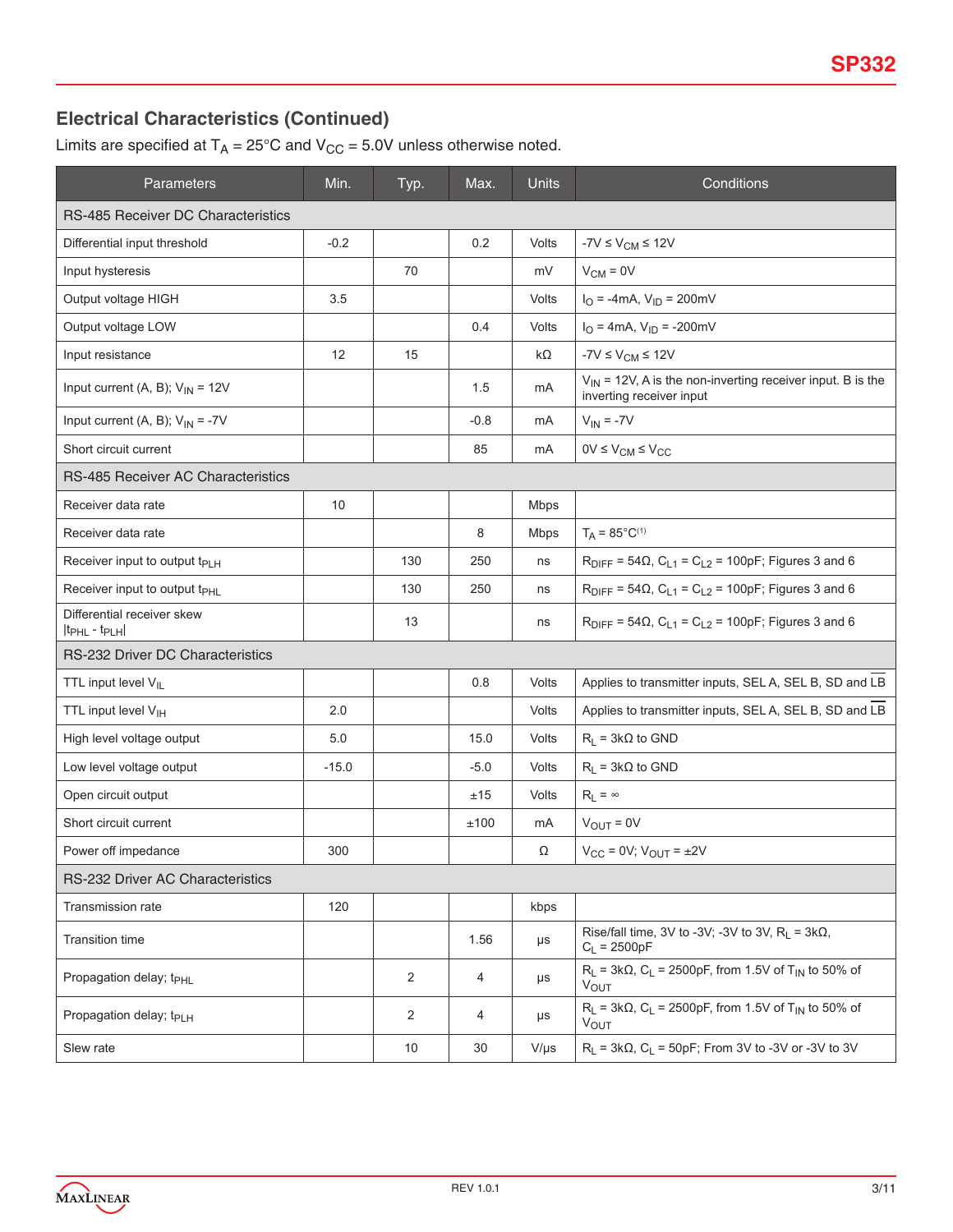# **Electrical Characteristics (Continued)**

Limits are specified at  $T_A = 25^{\circ}$ C and  $V_{CC} = 5.0V$  unless otherwise noted.

| <b>Parameters</b>                         | Min.  | Typ. | Max. | <b>Units</b>   | Conditions                                                                                                |
|-------------------------------------------|-------|------|------|----------------|-----------------------------------------------------------------------------------------------------------|
| <b>RS-232 Receiver DC Characteristics</b> |       |      |      |                |                                                                                                           |
| TTL output level; V <sub>OL</sub>         |       |      | 0.4  | <b>Volts</b>   | $I_{SINK} = 4mA$                                                                                          |
| TTL output level; $V_{OH}$                | 3.5   |      |      | Volts          | $I_{\text{SOURCE}} = -4mA$                                                                                |
| Input high threshold                      |       | 2.1  | 3.0  | <b>Volts</b>   |                                                                                                           |
| Input low threshold                       | 0.8   | 1.6  |      | Volts          |                                                                                                           |
| Input voltage range                       | $-15$ |      | 15   | Volts          |                                                                                                           |
| Input impedance                           | 3     | 5    | 7    | $k\Omega$      | $V_{IN} = \pm 15V$                                                                                        |
| <b>Hysteresis</b>                         | 0.2   | 0.5  | 1.0  | Volts          | $V_{CC}$ = 5V                                                                                             |
| <b>RS-232 Receiver AC Characteristics</b> |       |      |      |                |                                                                                                           |
| <b>Transmission rate</b>                  | 120   |      |      | kbps           |                                                                                                           |
| <b>Transition time</b>                    |       | 50   |      | ns             | Rise/fall time, 10% to 90%                                                                                |
| Propagation delay t <sub>PHL</sub>        |       | 100  | 300  | ns             |                                                                                                           |
| Propagation delay t <sub>PLH</sub>        |       | 100  | 200  | ns             | From 50% of $V_{IN}$ to 1.5V of $R_{OUT}$                                                                 |
| <b>Power Requirements</b>                 |       |      |      |                |                                                                                                           |
| No load supply current                    |       | 19   | 25   | m <sub>A</sub> | No load; $V_{CC}$ = 5.0V; $T_A$ = 25°C                                                                    |
| Full load supply current                  |       | 90   | 120  | mA             | RS-232 drivers $R_1 = 3k\Omega$ to GND, DC input<br>RS-485 drivers $R_L = 54\Omega$ from A to B; DC input |
| Shutdown supply current                   |       | 5    | 50   | μA             | $T_A = 25^{\circ}$ C, V <sub>CC</sub> = 5.0V                                                              |

#### **NOTE**

1. Exceeding the maximum data rate may damage the device.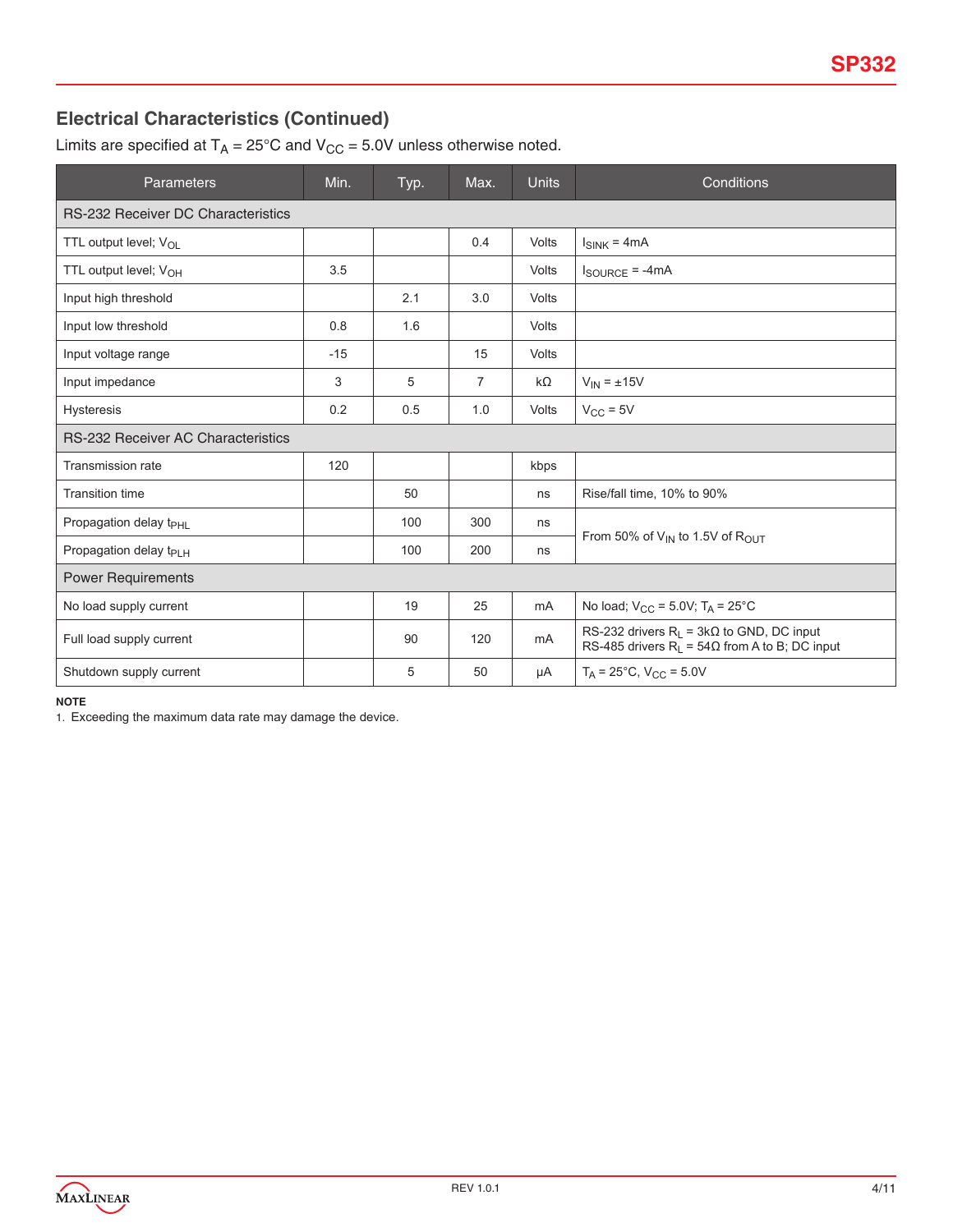## **Test Circuits**















 $t$ SKEW =  $|t_{DPLH} - t_{DPHL}|$ 





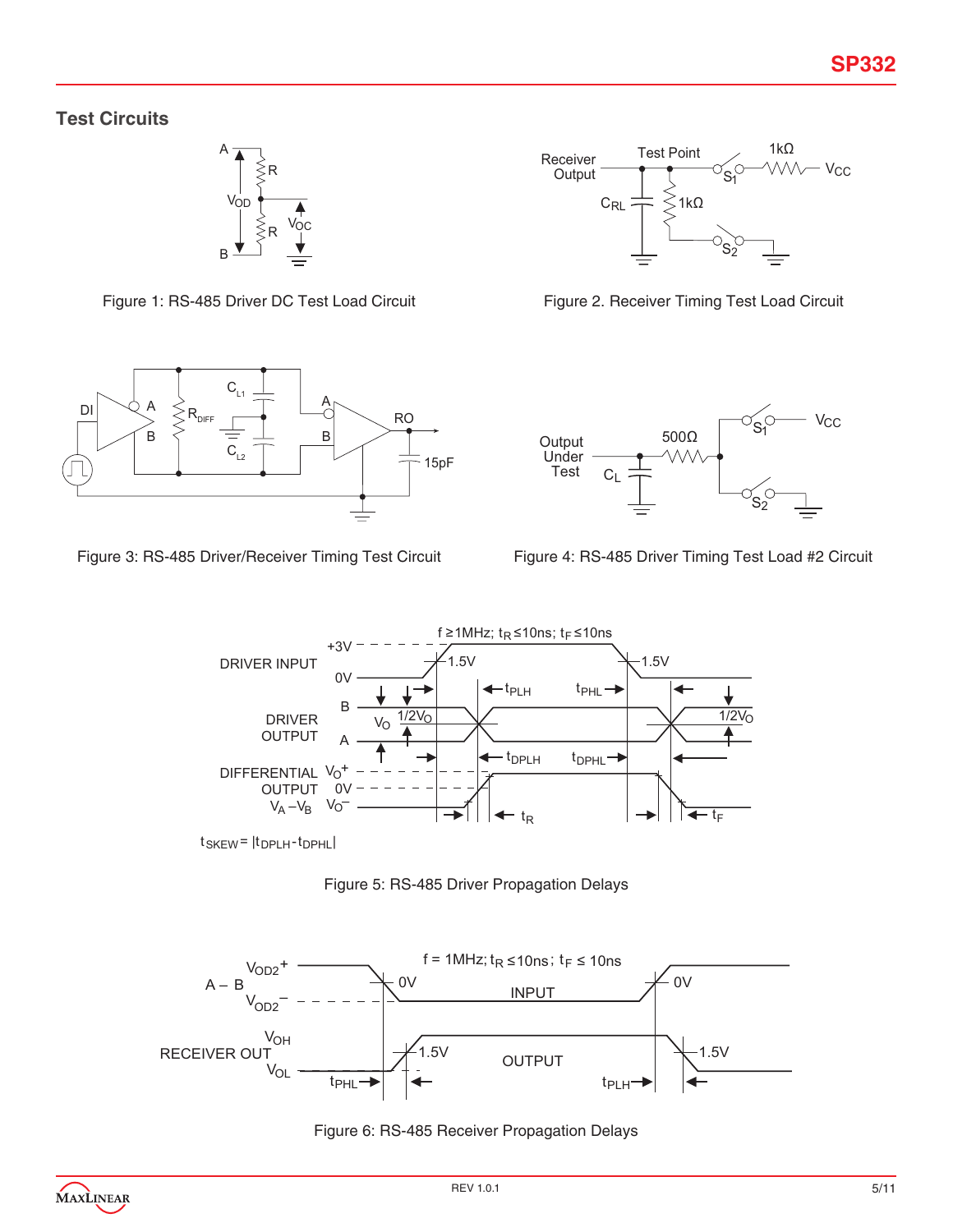# **Pin Configuration**



# **Typical Applications Circuits**



Full Duplex RS-485 Mode Mode

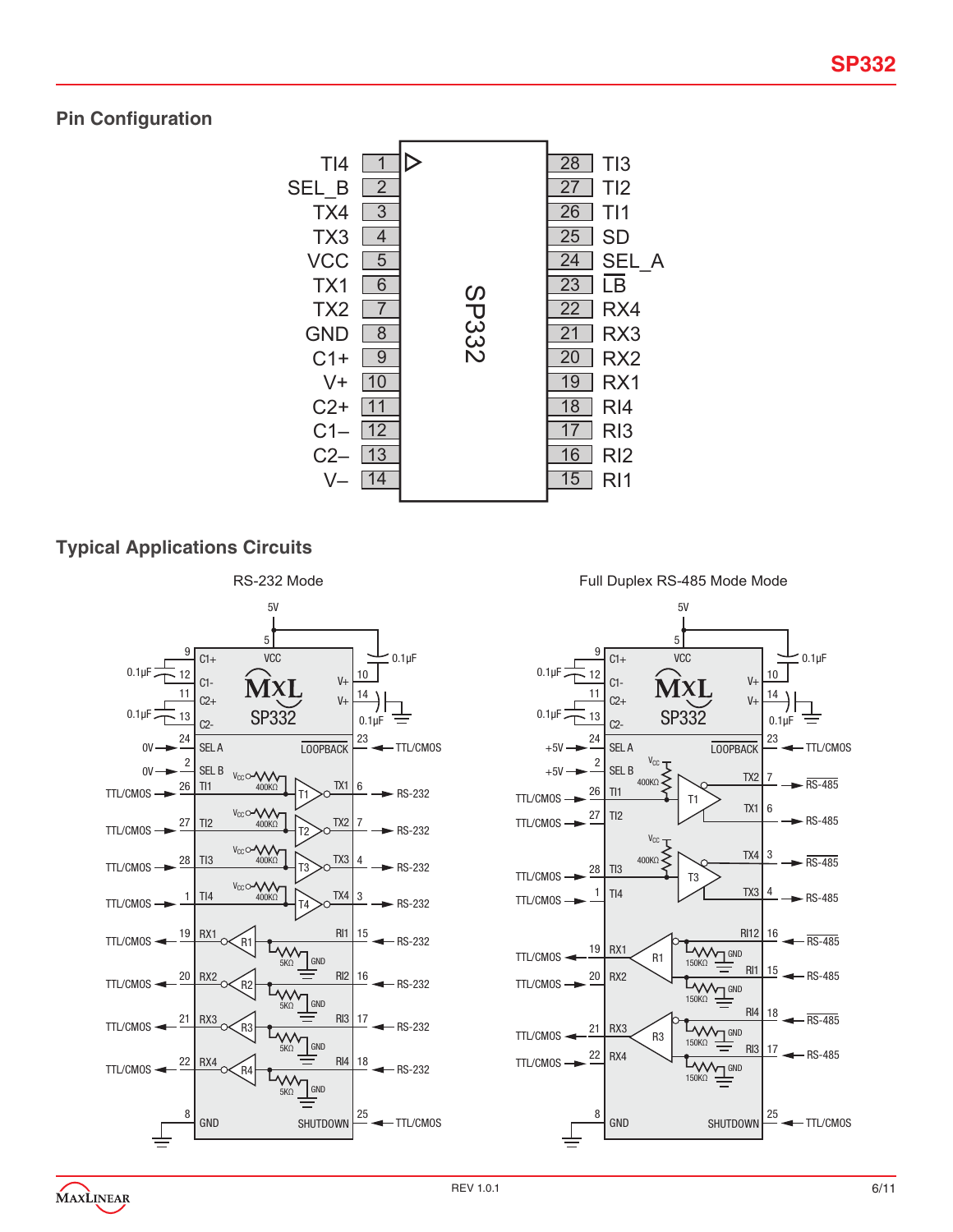# **SP332 Control Logic Configuration**



Receiver Inputs are inactive in Loopback Mode (LOOPBACK = 0) Driver Outputs are Tri-stated in Loopback Mode (LOOPBACK = 0) Unused Outputs are Tri-stated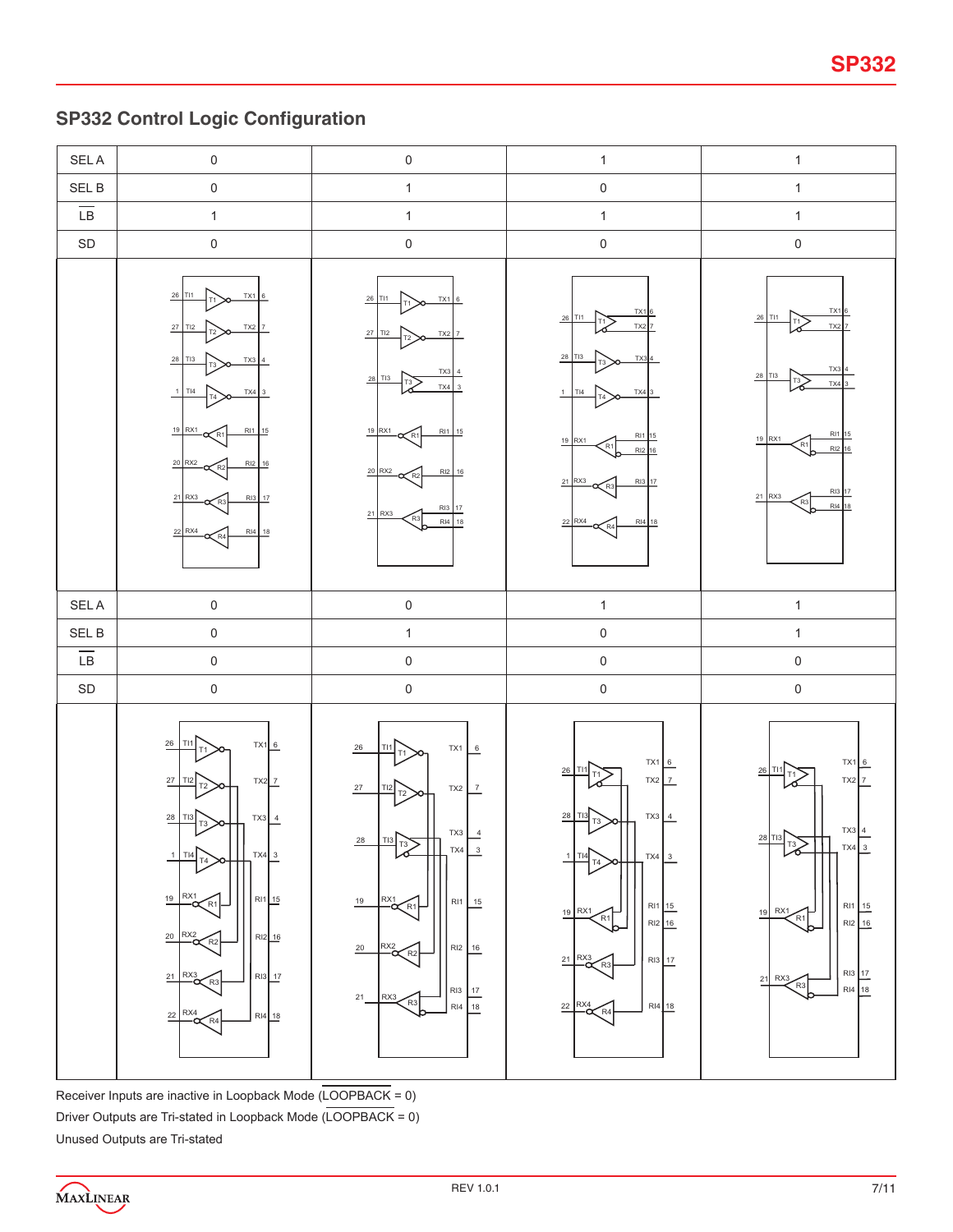### **Functional Description**

The SP332 is single chip device that can be configured via software for either RS-232, RS-485 or both interface modes at any time. The SP332 is made up of three basic circuit elements, single-ended drivers and receivers, differential drivers and receivers and charge pump.

### Differential Driver/Receiver

#### RS-485, RS-422 Drivers

The differential drivers and receivers comply with the RS-485 and RS-422 standards. The driver circuits are able to drive a minimum of 1.5V when terminated with a 54Ω resistor across the two outputs. The typical propagation delay from driver input to output is 60ns. The driver outputs are current limited to less than 250mA, and can tolerate shorts to ground, or to any voltage within a 10V to -7V range with no damage.

#### RS-485, RS-422 Receivers

The differential receivers of the SP332 comply with the RS-485 and RS-422 standards. The input to the receiver is equipped with a common mode range of 12V to -7V. The input threshold over this range is a minimum of ±200mV. The differential receivers can receive data up to 10Mbps. The typical propagation delay from the receiver input to output is 90ns.

### Single Ended Driver / Receiver

#### RS-232 (V.28) Drivers

The single-ended drivers and receivers comply with the RS-232 and V.28 standards. The drivers are inverting transmitters which accept either TTL or CMOS inputs and output the RS-232 signals with an inverted sense relative to the input logic levels. Typically, the RS-232 driver output voltage swing is ±9V with no load and is guaranteed to be greater than ±5V under full load. The drivers rely on the V+ and V- voltages generated by the on-chip charge pump to maintain proper RS-232 output levels. With worst case load conditions of 3kΩ and 2500pF, the four RS-232 drivers can still maintain ±5V output levels. The drivers can operate up to 120kbps; the propagation delay from input to output is typically 2µs.

#### RS-232 (V.28) Receivers

The RS-232 receivers convert RS-232 input signals to inverted TTL signals. Each of the four receivers features 500mV of hysteresis margin to minimize the affects of noisy transmission lines. The inputs also have a 5kΩ resistor to ground, in an open circuit situation the input of the receiver will be forced low, committing the output to a logic high state. The input resistance will maintain 3kΩ to 7k $\Omega$  over a ±15V range. The maximum operating voltage range for the receiver is  $\pm 30V$ , under these conditions the input current to the receiver must be limited to less than 100mA. Due to the on-chip ESD protection circuitry, the receiver inputs will be clamped to ±15V levels. The RS-232 receivers can operate up to 120kbps.

#### Charge–Pump

The charge pump is a MaxLinear–patented design (U.S. 5,306,954) and uses a unique approach compared to older less efficient designs. The charge pump still requires four external capacitors, but uses a four–phase voltage shifting technique to attain symmetrical 10V power supplies. Figure 7(a) shows the waveform found on the positive side of capacitor  $C_2$ , and Figure  $7(b)$  shows the negative side of capacitor  $C_2$ . There is a free–running oscillator that controls the four phases of the voltage shifting. A description of each phase follows.

### Phase  $1 - V_{SS}$  charge storage

During this phase of the clock cycle, the positive side of capacitors  $C_1$  and  $C_2$  are initially charged to 5V. C<sub>I</sub><sup>+</sup> is then switched to ground and charge on  $C_1^-$  is transferred to  $C_2^-$ . Since  $C_2^+$  is connected to 5V, the voltage potential across capacitor  $C_2$  is now 10V.

### Phase  $2 - V_{SS}$  transfer

Phase two of the clock connects the negative terminal of  $C_2$  to the  $V_{SS}$  storage capacitor and the positive terminal of  $C_2$  to ground, and transfers the generated  $-10V$  to  $C_3$ . Simultaneously, the positive side of capacitor  $C_1$  is switched to 5V and the negative side is connected to ground.

#### Phase  $3 - V_{DD}$  charge storage

The third phase of the clock is identical to the first phase  $-$  the charge transferred in  $C_1$  produces  $-5V$  in the negative terminal of  $C_1$ , which is applied to the negative side of capacitor  $C_2$ . Since  $C_2^+$  is at  $+5V$ , the voltage potential across  $C_2$  is 10V.

#### Phase  $4 - V_{DD}$  transfer

The fourth phase of the clock connects the negative terminal of  $C_2$  to ground and transfers the generated 10V across  $C_2$  to  $C_4$ , the V<sub>DD</sub> storage capacitor. Again, simultaneously with this, the positive side of capacitor  $C_1$  is switched to 5V and the negative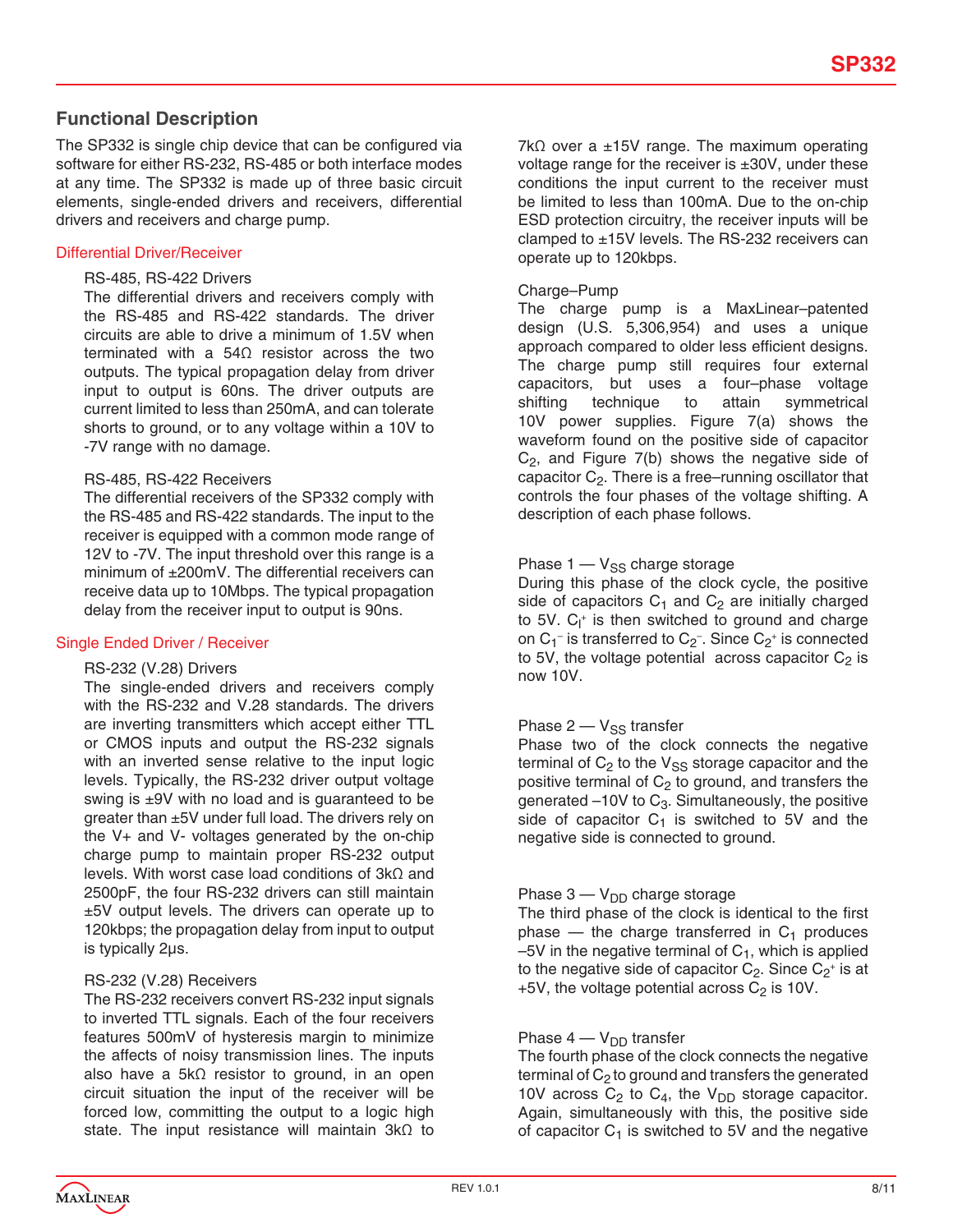side is connected to ground, and the cycle begins again.

Since both V+ and V<sup>-</sup> are separately generated from V $_{\rm CC}$  in a no–load condition, V+ and V<sup>-</sup> will be symmetrical. Older charge pump approaches that generate V– from V+ will show a decrease in the

magnitude of V– compared to V+ due to the inherent inefficiencies in the design.

The clock rate for the charge pump typically operates at 15kHz. The external capacitors must be 0.1µF with a 16V breakdown rating.



Figure 7: Charge Pump Waveforms









MAXLINEAR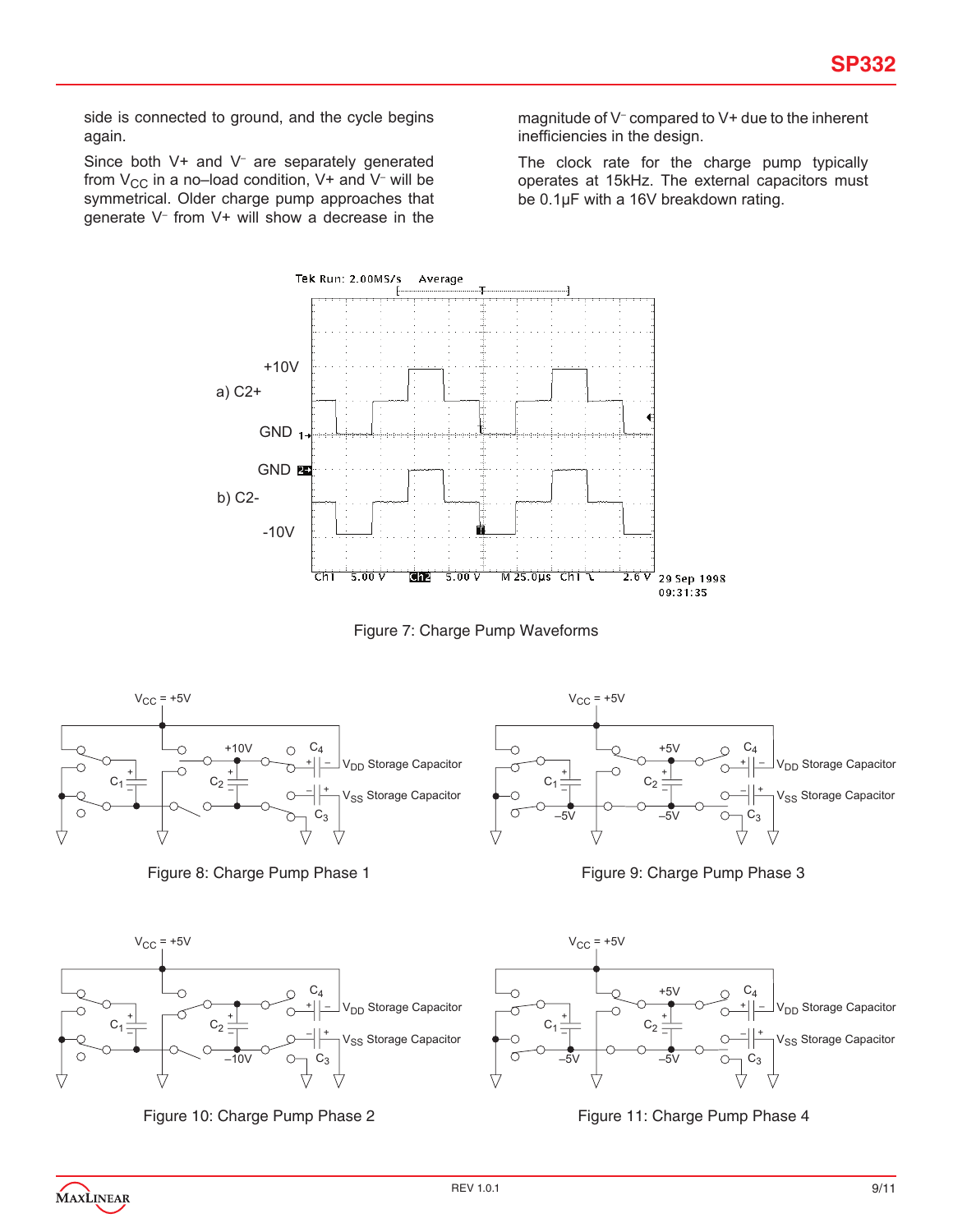# **Package Description**

## WSOIC28

Top View





Side View

Front View

| PACKAGE OUTLINE SOIC .300" BODY<br>JEDEC MS-013 VARIATION AE |                                                    |                          |                          |                          |                          |              |  |
|--------------------------------------------------------------|----------------------------------------------------|--------------------------|--------------------------|--------------------------|--------------------------|--------------|--|
|                                                              | COMMON DIMENSIONS IN MM<br>COMMON DIMENSIONS IN MM |                          |                          |                          |                          |              |  |
| <b>SYMBOLS</b>                                               |                                                    | (Control Unit)           |                          | (Reference Unit)         |                          |              |  |
|                                                              | <b>MIN</b>                                         | <b>NOM</b>               | <b>MAX</b>               | <b>NOM</b><br><b>MIN</b> |                          | <b>MAX</b>   |  |
| A                                                            | 2.35                                               | —                        | 2.65                     | 0.093                    | $\overline{\phantom{0}}$ | 0.104        |  |
| A1                                                           | 0.10                                               |                          | 0.30                     | 0.004                    |                          | 0.012        |  |
| A2                                                           | 2.05                                               |                          | 2.55                     | 0.081                    | ÷                        | 0.100        |  |
| b                                                            | 0.31                                               |                          | 0.51                     | 0.012                    |                          | 0.020        |  |
| c                                                            | 0.20                                               |                          | 0.33                     | 0.008                    |                          | 0.013        |  |
| E                                                            |                                                    | 10.30 BSC                |                          | 0.406 BSC                |                          |              |  |
| E1                                                           |                                                    | 7.50<br><b>BSC</b>       |                          | 0.295 BSC                |                          |              |  |
| е                                                            |                                                    | 1.27<br><b>BSC</b>       |                          | 0.050 BSC                |                          |              |  |
| h                                                            | 0.25                                               |                          | 0.75                     | 0.010                    |                          | 0.030        |  |
| L                                                            | 0.40                                               |                          | 1.27                     | 0.016                    |                          | 0.050        |  |
| L1                                                           |                                                    | 1.40 REF                 |                          | 0.055 REF                |                          |              |  |
| L2                                                           |                                                    | 0.25 BSC                 |                          |                          | 0.010 BSC                |              |  |
| R                                                            | 0.07                                               |                          | $\overline{\phantom{0}}$ | 0.003                    |                          |              |  |
| R1                                                           | 0.07                                               |                          |                          | 0.003                    | —                        |              |  |
| $\theta$                                                     | 0.                                                 | $\overline{\phantom{0}}$ | 8.                       | 0.                       | —                        | 8.           |  |
| $\theta$ 1                                                   | 5.                                                 |                          | $15^{\circ}$             | 5.                       |                          | $15^{\circ}$ |  |
| $\theta$ 2                                                   | 0.                                                 |                          |                          | 0.                       |                          |              |  |
| D                                                            | 0.705 BSC<br>17.90 BSC                             |                          |                          |                          |                          |              |  |
| N                                                            | 28                                                 |                          |                          |                          |                          |              |  |

Drawing No: POD-00000106 Revision: A